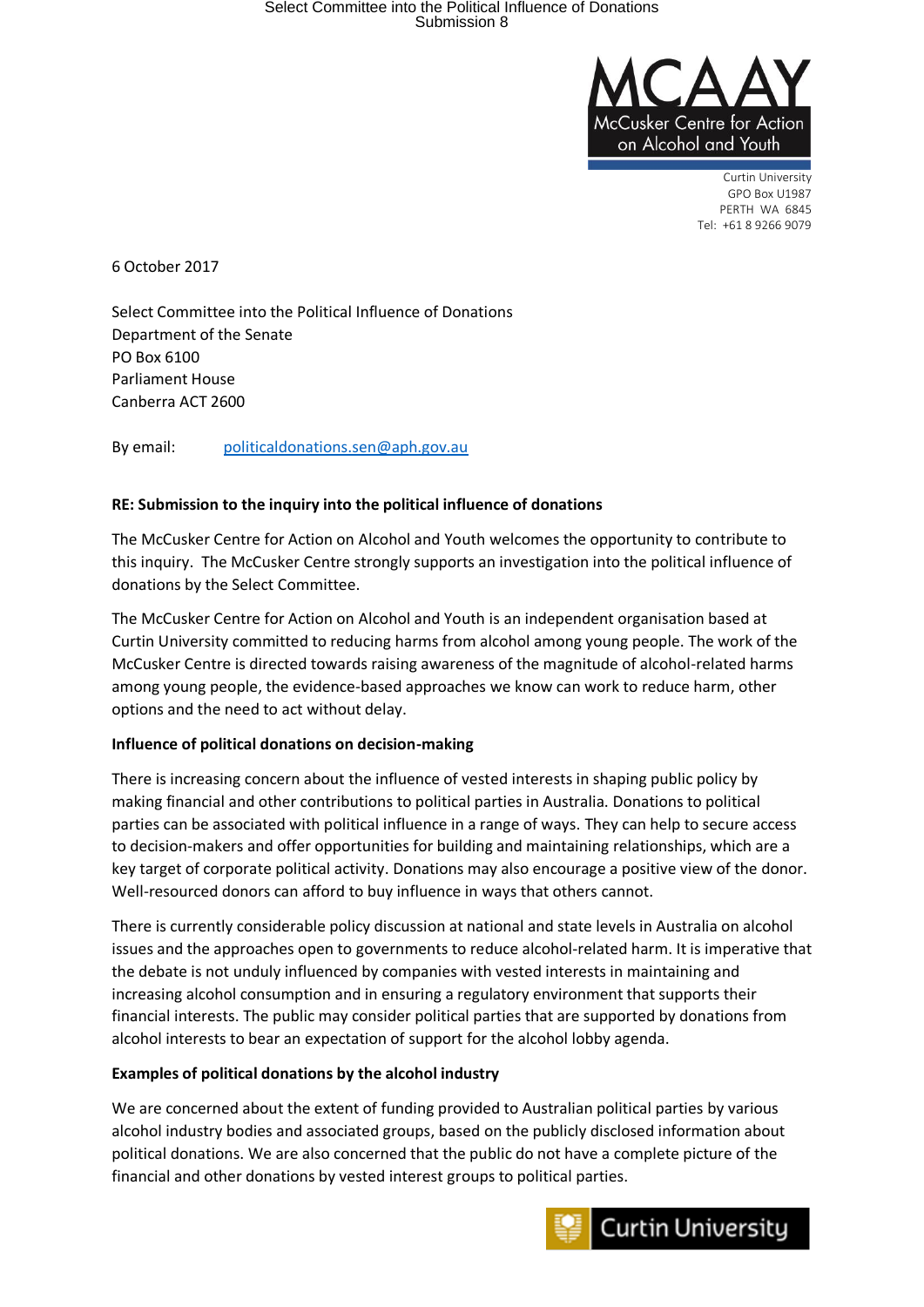# Select Committee into the Political Influence of Donations Submission 8

For example, in the 2015-16 financial year, alcohol producer Lion Pty Limited donated \$145,000 to political parties - the Australian Labor Party (ALP) and the Liberal Party of Australia.<sup>1</sup> The Australian Leisure and Hospitality (ALH) Group donated over \$35,600 to various branches of the ALP, the Liberal Party and the Nationals. Crown Resorts Limited donated over \$170,000 to various branches of the ALP and the Liberal Party of Australia. The Australian Hotels Association (Federal Branch) donated over \$350,000 to Australian political parties. These are just a few examples in a single year of the significant funding donated to political parties in Australia; however, they demonstrate cause for concern. It is difficult to imagine a scenario where a group promoting public health interests would have the capacity to make donations of this scale. We recommend the Select Committee undertake a more comprehensive review of political donations connected to alcohol commercial interests over time to develop a clearer picture of the extent of contributions.

## **Comments on existing regulations on political donations**

It is our understanding that at the federal level, the disclosure threshold for political donations is \$13,000 (for 2015-16), that there are no caps on donations and no restrictions on donors who are able to donate to political parties.

Different regulations apply across the states and territories. It appears that New South Wales and Victoria have the strictest regulations on political donations in Australia. In NSW, any amount donated over \$1,000 must be disclosed; donations from property developers and tobacco, gambling and liquor industries are prohibited; and there is a yearly cap on donations of \$5,000 for any individual.

In Victoria, a suite of reforms to political donations was recently announced by the Victorian Premier Daniel Andrews. It includes a cap on donations of \$4,000 over a four-year parliamentary term, public disclosure of donations above \$1,000, and real-time disclosure of political funding.<sup>2</sup>

We have significant concerns about the existing regulations regarding political donations. There is no consistency across political donation laws in Australia. In most jurisdictions and federally, there are no restrictions on who can donate to political parties and no caps that apply to donations. Federally, the disclosure threshold is very high, enabling numerous significant donations and donors to be undisclosed. There is also a long lag before donations are made public and a lack of transparency in reporting. We also have concerns about other types of donations, including gifts and sponsorship of events.

## **Recommendations**

We believe the integrity of political decision-making can be improved by reforming the political donations regime; the following principles should apply to all political donations:

- A high-degree of transparency in reporting. There should be no ability to conceal the identity of donors through associated entities; and
- The public should have timely access, in real-time, to complete information about all donations at any level to political parties and election campaigns.

**<sup>.</sup>** <sup>1</sup> Australian Electoral Commission. Annual Returns – 2015-16 [cited 2017 Oct 2]. Available from: [http://periodicdisclosures.aec.gov.au/.](http://periodicdisclosures.aec.gov.au/)

<sup>&</sup>lt;sup>2</sup> Premier of Victoria, The Hon. Daniel Andrews MP. Victoria to have nation's strictest donation laws [media release]. 2017 Sep 18. Available from: [http://www.premier.vic.gov.au/victoria-to-have-nations-strictest](http://www.premier.vic.gov.au/victoria-to-have-nations-strictest-donation-laws/)[donation-laws/.](http://www.premier.vic.gov.au/victoria-to-have-nations-strictest-donation-laws/)